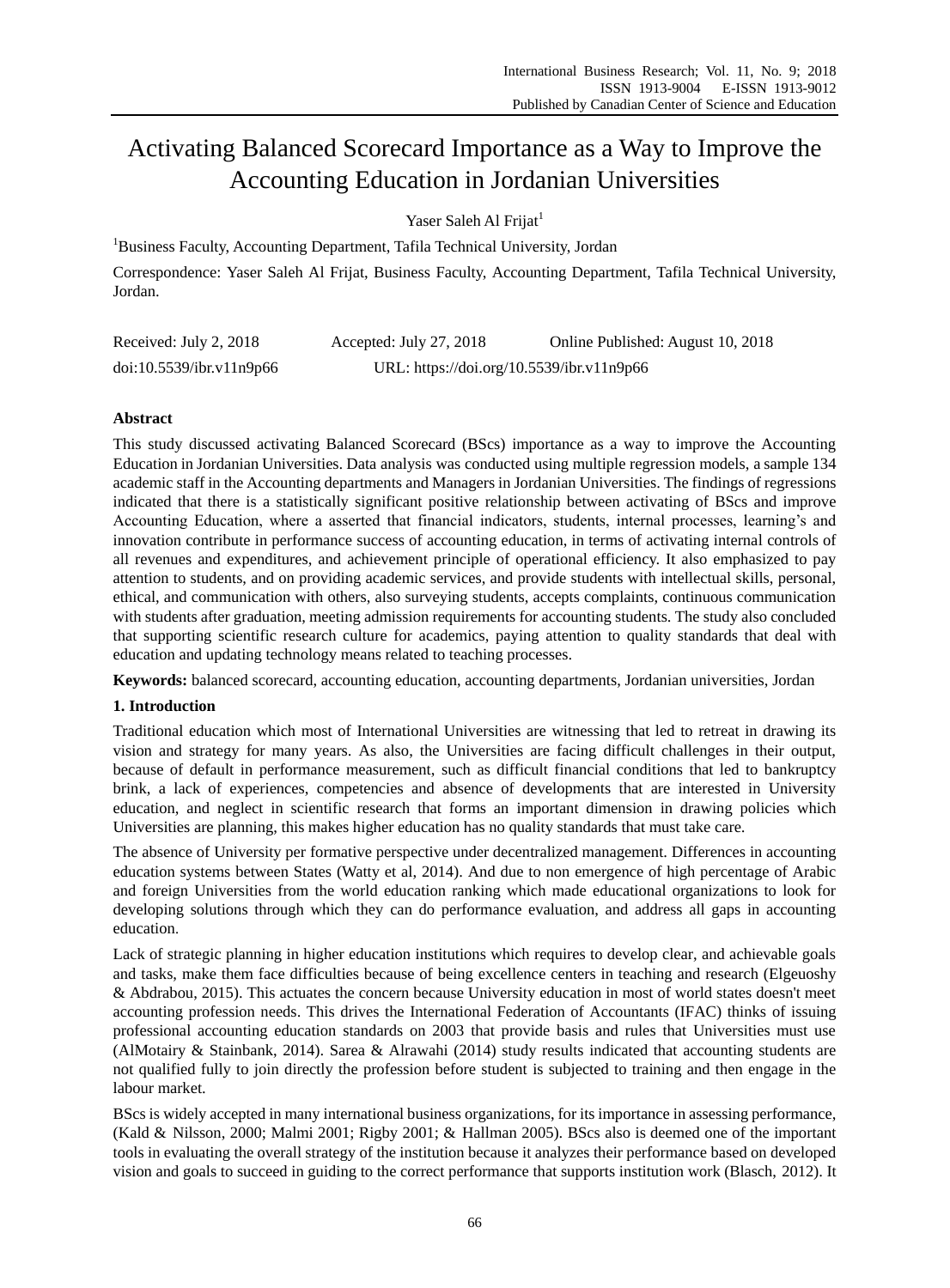also serves as an important tool in achieving objectives and considered as a key for sustainable management and controlling the decision (CHIŢ & OPRIŞ, 2014). BScs is an effective approach in performance, assessing and achieving competitive advantage Chena et al, (2011). Ahmed & Solayman (2015) also indicated the role of BScs in maximizing the strategic performance results, and consider it as a framework for managing the performance of the Organization to enable it in to identifying business goals. khatoon & Faroog (2014) indicated that BScs is one of the most popular and widely used in performance measurement field. Kettunen & Kantola (2005) emphasized that BScs is not only important in performance measuring and objectives achievement, but also in planning processes associated with information systems.

However, in light of effectiveness loss of the balanced perspective as an advanced method in evaluation educational performance among Universities, and their focus on traditional managerial methods on the financial side, the lack of attention to other dimensions (students; internal processes; learning's and innovation), as well as in reduced State financial support for Universities, few fellowships and assistants, lack of alternative financial resources, and renewed philosophy of University departments, lack of attention regarding academic competencies development, with non selection of qualified academic competencies, low salaries and wages; high number of acceptance unqualified students in accounting specialties field in the Universities. In addition scientific research culture represented by a small percentage of Universities budgets within (1%) of Jordanian Companies act. As well as vision and strategy niglecance that should be recognized by Universities represented by creating educational output accounting qualified academically, professionally and ethically.

Ignorance of measuring performance in University during students campus life stages, which led to deep failure in making progress indicators which Universities aspire so the product (student) become is for the purpose of obtaining traditional knowledge, without giving the required skills and professional ethics required in labour market, without involving him in drawing part of policies and strategic plans the University concerns. Therefore the research problem can be formulated through the following question: Do implementation of balanced scorecard in Universities has positive effect that contributes in improving accounting education performance of all its dimensions?

#### **2. Review of Relevant Literature**

Many studies indicated the importance of implementing BScs in educational field, and the movement to develop accounting education for the purpose of achieving vision and strategy that Universities seek to contribute to providing accounting education output with high professional skills to serve labour markets, without facing any problems such as lack of knowledge, skills and the absence of morality. Nofel & potora (2017) study, the implementation of the Balanced Scorecard in the field of education sector has high positive benefits. Consequently, the evaluation of the strategic performance of the universities achieves an accurate examination of the current situation to determine strengths, and weaknesses. Results indicate that the Balanced Scorecard can be adopted to measure the performance of education in University, and assist in developing administrative performance for University. Also alfrijat & Shbeilat (2016) indicate to Traditional education in accounting and its unfavorable impact on graduates students.

Pietrzak et al, (2015) study investigated competition increment in public and private sectors in higher education that may lead to interest in quality improvement, and performance measurement. Among organizational performance works that resort to utilize BScs to translate distinctive strategic objectives in research, education and performance measurement field. Al-Hosaini & Sofian (2015), study showed the importance of BScs in higher education institutions. The study concluded that the application of this idea can monitor Universities performance and adaptation with all challenges arising from strategy implementation. Deshpande (2015) "This paper aims at bringing in a model to apply balanced scorecard (BScs) by Kaplan and Norton in higher education and with special emphasis on business school".

Fooladvanda et al, (2015) Study pointed strategic planning models and BScs as methods that deal with planning and performance evaluation of institutions and companies. But how these two approaches have a role in improving education quality in Universities and higher education institutions?, and What are the needed requirements for their implementation?. The results indicated that these two approaches have clear and distinctive performance in different areas of knowledge, leadership, and strategic planning. [Ismail,](http://www.inderscienceonline.com/author/Ismail%2C+Tariq+H) & [Al-Thaoiehie](http://www.inderscienceonline.com/author/Al-Thaoiehie%2C+Mansour) (2015) study considered the idea of introducing BScs as a model by the performance of higher education institutions in Saudi Arabia is characterized. The results revealed that most of key performance indicators were associated with clients and internal business processes, while it does not recommend the learning, innovation and financial perspective.

Özpeynirci et al, (2015), study discussed "the efficiency in accounting education and Balanced Scorecard (BSC) which is one of the performance measurement tools is a technique used for comparing the goals with the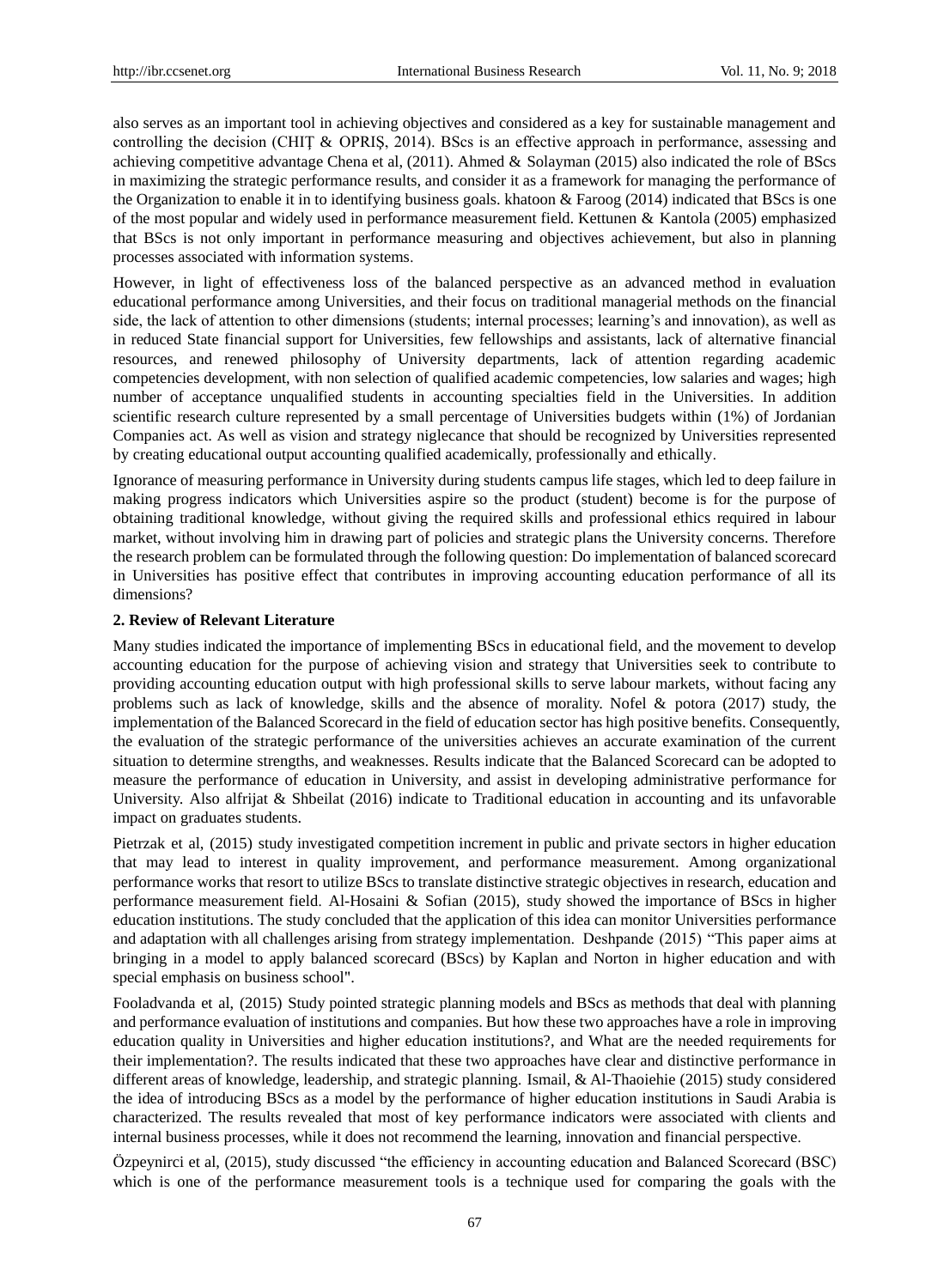activities and evaluating of outputs". Binden et al, (2014), study discussed the subject of higher education institutions in Malaysia which does not use BScs method as a critical tool for performance measurement. It stressed the importance in measuring Universities performance. khatoon & Faroog (2014), study aimed to show BScs role in organizational performance measurement to reflect organization's vision and strategy and translate the same into achievement. Results indicated that there is positive effects, despite the obstacles encountered in practice.

Watty et al, (2014) examined the nature of accounting education systems in three countries Australia, Japan and Sri Lanka. The results revealed varying differences in accounting education systems represented by admission conditions of professional programs; accreditation processes, and discipline standards. These differences will support the study and submit a model that is considered as a tool to assist the parties concerned in any country for the purpose of taking initial steps to develop distinctive system of accounting education to enhance the opportunity of global closeness in accounting education field. Sordo et al, (2012), "Universities act in order to create and communicate knowledge, mainly via research and teaching. They require a reporting system which supports these aims and tracks performance. This paper explores the balanced scorecard (BSC) to ensure reporting practices by Universities".

Al-Zwyalif (2012), study aimed to highlight the extent of awareness of Jordanian private Universities in implementing BScs for the purpose of assessing performance, and determines the capacity of these Universities to implement BScs through basic elements responsible for implementation of financial and staff resources. The results revealed that Universities are aware the importance of its implementation.

Zangoueinezhad & Moshabaki (2011) study handled the measurement University performance on the four knowledge - based perspectives of a BScs. The results reveal the critical aspects of the evaluation criteria as well as the gaps to improve University performance in order to achieve the /desired level. The paper suggests implementation of BScs based on knowledge in Universities to annual performance evaluation. Umashankar & Dutta, (2007) the study aims to look at the balanced scorecard and applied to education programs in higher educational institutions.

Kettunen & Kantola (2005) study described planning and implementation in Finland of information management system of campus-wide by using BScs due to its importance not only in achieving institutional strategic objectives and measurements operations, but also in planning management information system. The concluded findings are useful for educational managers, projects, software developers and professionals. Self (2004), the study explained that BScs made the knowledge regarding what are the important areas that should be focused on? For the end purpose to the customers services improvement.

# **3. Balanced Scorecard Basis and Accounting Education**

BScs has been discussed for the first time at Harvard business school in 1992 by Robert (Kaplan and David Norton) who depended on drawing strategic vision and objectives as basic point. Halachmi (2005) indicated that the emergence of BScs was restricted on performance measurement only, and researchers discovered later on that can be used as a strategic tool to serve organization goals. Cokins (2004), explained that BScs model helped the Organization to move from organization leadership depending on their financial results to leadership concept driving out of its vision.

#### *3.1 The Importance of Balanced Scorecard*

BScs is known as a management system designed to help the organization to translate its vision, mission and strategy into a set of strategic objectives and measurements (Horngren et al, 2005). It is also known as a tool in which organization mission and strategy is are translated to objectives and specific measurements that contribute in the completion organization (Kaplan & Norton 2004). Abdel-Mohsen (2006) defined it as the first organized effort that aims to design a system to assess performance through institutions strategy is translated into specific objectives, targeted measurement and continuous improvement initiatives. Niven (2003) consider that BScs is a select group of quantified measurable indicators derived from Organization's key strategic that aims to deliver Organization performance results to all beneficiaries to enable them to achieve its mission and objectives.

Kaplan & Norton (2001), indicated that the reasons for emergence of BScs is the lack of comprehensive model that combines financial and non-financial scales in conjunction with each other, this means it provides a balanced view for performance evaluation of its various financial and non-financial aspects, internal and external, quantitative and qualitative, (Ray, 2012). As well as through the strategic dimension related to performance measurement at operational level for Organization's long term vision and strategy (Abdel-Mohsen, 2006).

Performance assessment is considered as one of important points that must be followed when implementing BScs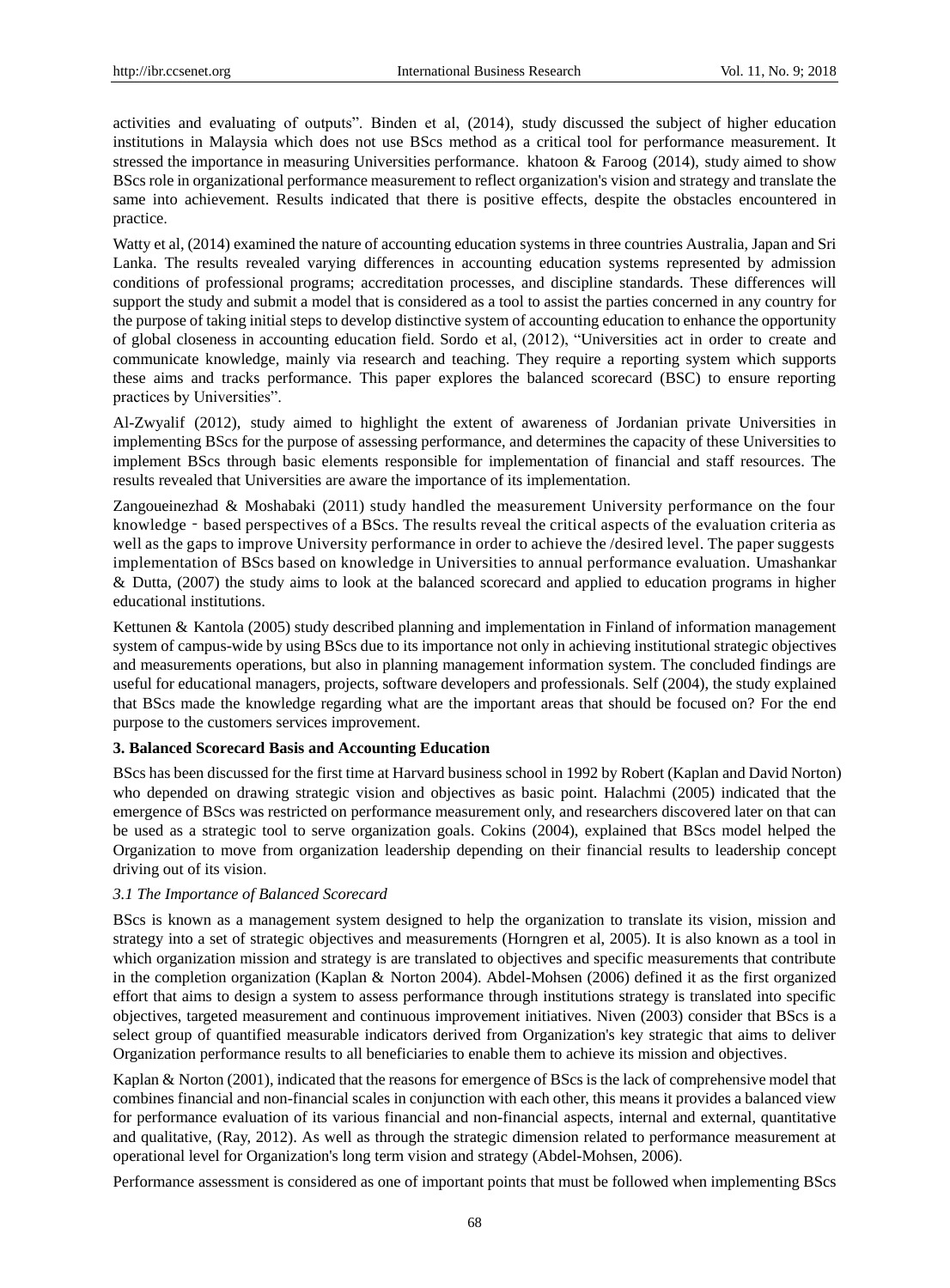because it provides detailed information to stakeholders whether they are inside or outside the Organization to brief them on how Organization's ability achieve its vision and goals (Behn, 2003). So all must know that BScs is not retracted on higher education, or the private sector, but for all organizations, whether profit or non-profit, public or private. Martello, et al, (2008), study which was applied BScs on a not-for-profit institution. Some studies considered BScs idea is difficult to apply on public sector because it has nothing to do with innovation and institutional performance (Jiang, 2014). In this regard Giannopoulos et al, (2013) indicated that BScs is like a super power suitable for use on all Companies types and sizes because it has a significant impact on corporate performance measurement. Malgwi & Dahiru (2014), study showed BScs importance as an important tool in evaluating business performance of organizations from four perspectives, financial, customer, internal processes, learning and growth.

ElQuliti et al, (2013), study presented Hybrid University model for evaluating performance by using BScs in Saudi Electricity Company. FAROOQ & HUSSAIN (2011), study highlighted the role BScs in change for the better of Companies work and considered it as a tool for measuring organizational performance to predetermined goals by corporations, because it works to draw vision and strategy for companies. Sahiti et al, (2016) study evaluate the impact BScs to improve the performance and company's profitability, and concluded that BScs contributed in improving company's performance and profitability that have adopted the model BScs.

#### *3.2 Balanced Scorecard Perspectives*

BScs implementation in all organizations is not a random issue, but it should be introduced, in order to reach all the goals and visions drawn by organizations these include following: Financial Perspective; It is deemed as one of the most important measurement and evaluation scales in BScs since it provides a clear picture of all financial indicators which are linked to organization's performance to ensure that they contributed in organizations objectives achievement (Bose & Thomas, 2007). Kaplan & Norton (1992), indicated the financial perspective explains the company's financial presentation to shareholders. Niven (2003), also confirmed that the financial dimension is deemed one of the sustainable goals of organizations vision and mission. The financial perspective confirms operational income achieved results by reducing costs and selling more of the product units (ESTHER, 2013).

Customer Perspective; Customer's perspective is deemed very important because it determine Organization targeted income. Generally introducing new products, designs, quality and price should be taken in consideration, (Sulanjaku, 2014). As well as quality and the lead achievement in manufacturing products or providing services, (Salehia & Ghorbani, 2011). Customer satisfaction and meeting their wishes paying attention to comments or complaints received by them should be taken in consideration, Then providing services for the product even after selling the product (Al-Zwyalif, 2012).

Internal process Perspective; This perspective is based on the using the most effective methods of goods production, services delivery to customers, and pay attention to quality, cost and time savings concepts (Malgwi  $\&$ Dahiru, 2014). The perspective, according to Gekonge (2005) in cited Kairu et al, (2013), "Internal processes perspective focuses on the internal business results that lead to financial success and satisfied customers".

Learning and Innovation Perspective; Strategic objectives are selected from this perspective based on available capacity in the Organization for employees, knowledge, technology and organizational culture (Fooladvanda et al, 2015). Since this perspective focuses on how organizations can train, educate and inform employees, and how to maintain a competitive advantage in their markets, (Binden et al, 2014). BScs include the following components, as described in the following figure: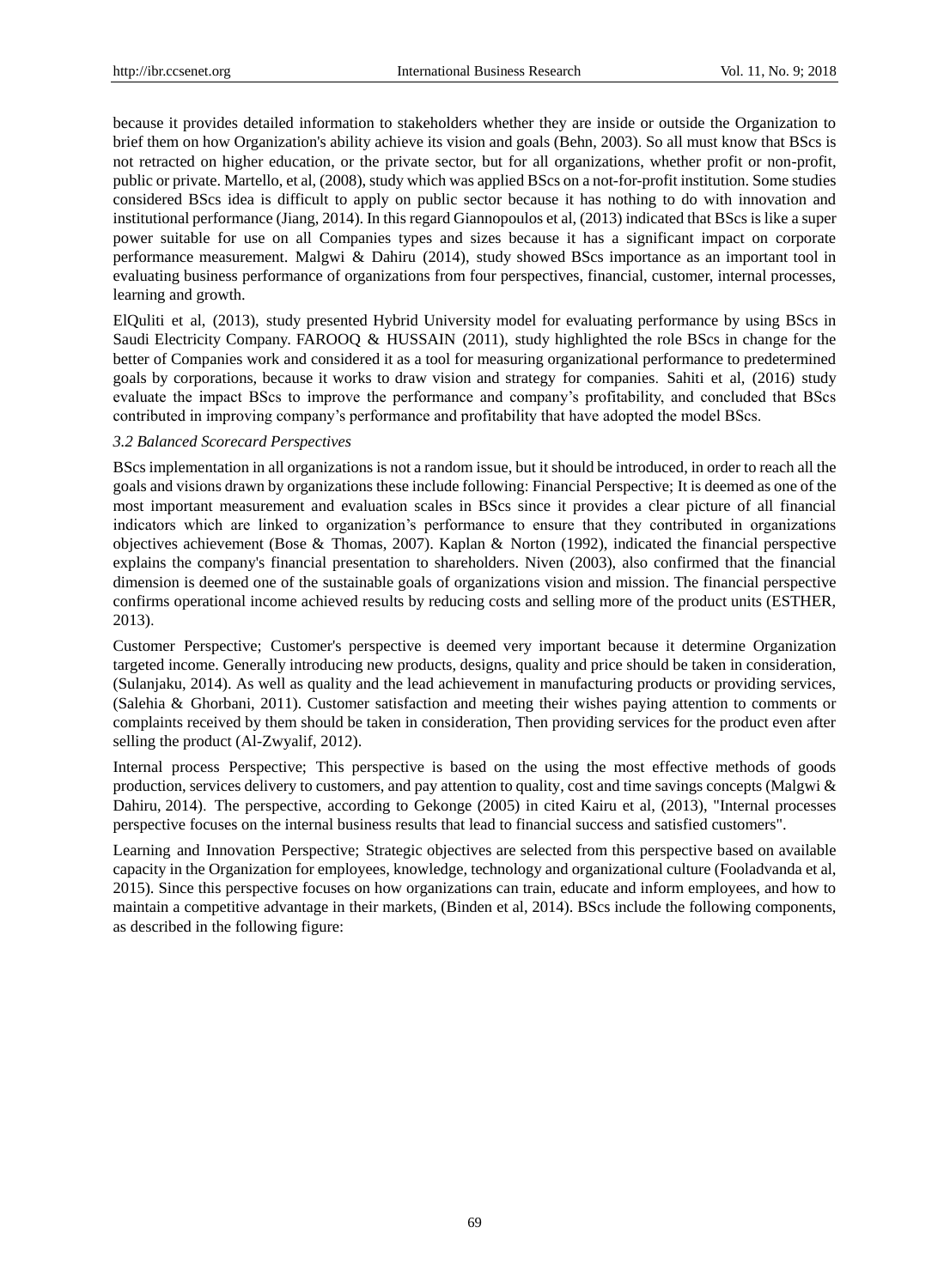

Figure 1. Balanced scorecard perspectives BScs

# Source: Kaplan & Norton, 1996b, p.76.

#### *3.3 Balanced Scorecard and Accounting Education*

Pietrzak et al, (2015) study that was applied on public Universities. Giannopoulos et al, (2013), study indicated to the importance of using BScs as a tool to measure performance and draw strategy for all types of companies, even small ones. As well as Lawson, et al, (2006) study cited in Ridwan et al, (2012) considered that BScs is not exclusive to private businesses, but also for public sector and not-for-profit institutions. Northcott & Taulapapa (2012), study that aims to examine the use of the BScs as a performance management tool in the public sector, and to identify I the most important challenges that hinder it implementation.

Many researchers thought to consider BScs implementation for its importance in higher education field. Beard (2009), study indicated that BScs is suitable for use in higher education, due to is successful applications in this field. Wu, & Chang, (2012) Cited in CHIŢ, OPRIŞ (2014), indicated that the BScs has been widely applied to evaluate various sectors performance. Drtina, (2007), "Using the Balanced Scorecard for Value Congruence in an MBA Educational Setting". Sayed, (2013) "To examine the use of the Balanced Scorecard (BSC) in Universities".

Weerasooriya (2013), indicated that BScs as a strong model for strategic evaluation in every aspect of the Organization, such as higher education institutions. Zangoueinezhad & Moshabaki (2011) study also addressed University performance measurement using BScs based on knowledge. Wahba (2016) study reported the application of BScs in private educational institutions for their importance in measuring performance. Researchers also indicated that the idea of implementing BScs depends on University management (Stewart and Carpenter-Hubin, 2000). Or academic departments at the University (Lawrence & Sharma 2002). Herath et al, (2010) study noted that both top management and departments are cooperating partners in implementation BScs to achieve the goals of the organization.

In light of the success of the international Universities through applying BScs in higher education (Świerk & Mulawa, 2015). Most of prestigious Universities adopted BScs due to results achieved that contributed in improving financial, competitive levels and creating University environments that moved students into advanced stages in their markets. This was emphasized by International Conference working paper at the University of Cambridge, Pursglove & Simpson (2000), Rompho (2008), Lawrence & Sharma, (2002). The following statement shows the names of Universities that were concerned with BScs implementation to evaluate their performance.

Pingle & Natashaa (2001) cited In Binden et al, (2014) identifies three strategic dimensions in the University to be integrated with BScs strategy map, includes; the education sector, which focused on excellent education in selecting of university staff for an expanded market share for educational. Also researches sector; related to University staff and in their specialty field, the third dimension is awareness that points to maintain Universities as a regional institution for intellectual support to others.

# **4. Research Methodology**

# *4.1 Survey Data, Target Sample and Reliability Test*

In order to produce the study conclusion, the data collect from two sources; questionnaire, and articles, books, periodicals, and conference, in addition to internet sources. The society of study include; Academics in the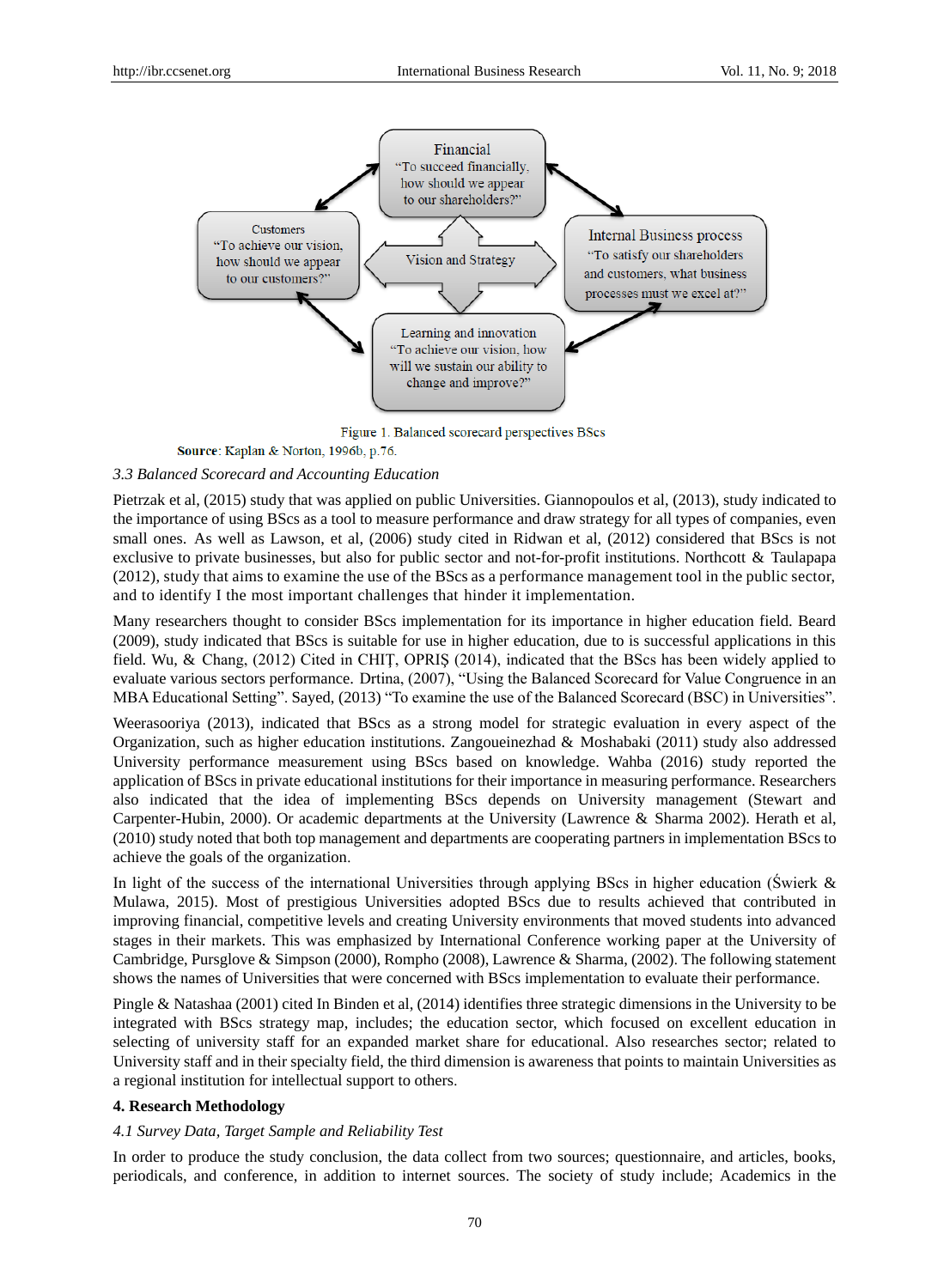Accounting Specializations (Dean, Head of accounting department, and Academic staff), and administrators in Jordanian Universities were surveyed to collect data. The survey was conducted at the Eight Universities (University of Jordan, Mutah University, Yarmouk University, the Hashemite University, Petra University, al Ahliyya Amman University, Zarqa University, Tafila Technical University). The Personal Background of Respondents as the following table:

Table 1. Personal Background of Respondents

|                        | Demographic variable | Frequency | Percent |
|------------------------|----------------------|-----------|---------|
|                        | Academic             | 95        | 70.9    |
| Study sample           | Administrative       | 39        | 29.1    |
|                        | Total                | 134       | 100.0   |
|                        | <b>PHD</b>           | 64        | 47.8    |
| <b>Education</b> level | Master               | 44        | 32.8    |
|                        | <b>Bachelor</b>      | 26        | 19.4    |
|                        | Total                | 134       | 100.0   |
|                        | Below 10 years       | 25        | 18.7    |
| Experience             | $10-20$ years        | 47        | 35.1    |
|                        | Above 20 years       | 62        | 46.3    |
|                        | Total                | 134       | 100.0   |

One hundred and eighty-two of target sample of the questionnaire were served in the sampled of Jordanian Universities, (147) responses were received, representing a response rate of 81%. (13) of the questionnaire excluded from the statistical analysis because these had incomplete data on the study variables, resulting in a total of 134 usable responses. This gave an effective response rate of 74%.

The Reliability Test (Cronbach's Alpha) for variable study as the following table:

#### Table 2. Reliability Test

| <b>Hypothesis</b> | No. of Items | Cronbach's Alpha |
|-------------------|--------------|------------------|
| H11               |              | .910             |
| H <sub>12</sub>   |              | .819             |
| H13               |              | .844             |
| H <sub>14</sub>   |              | .835             |
| Total             |              | .919             |
|                   |              |                  |

The Cronbach alpha (internal reliability) coefficient was obtained for each of the study variables and was a satisfactory; the values vary from (0.746 to 0.919).

*4.2 Study Hypotheses and Descriptive Statistics* 

*H11: The Financial Perspective with significant effective as a way to improve the Accounting Education in Jordanian Universities*.

The Financial perspective was tested through the following questions

Table 3. Descriptive Statistics; H11

| Items                                                                                     | Mean   | S.D.    |
|-------------------------------------------------------------------------------------------|--------|---------|
| Depending on alternative financial sources resulted from scientific research, investment, | 3.478  | 1.3134  |
| subsidies, grants and assistance                                                          |        |         |
| Availability of hardware and software equipment and buildings required                    | 3.806  | 1.3516  |
| Distribution of University revenue on projects included in their budgets at the beginning |        | 1.3963  |
| of the year                                                                               |        |         |
| Activating internal control department on all revenues and expenditure                    | 2.955  | 1.5062  |
| Achieve operational efficiency by exploiting its owner to develop academic work.          |        | 1.3999  |
| Improving salaries and wages of faculty members and administrative                        |        | 1.1274  |
| Collection of tuition fees that suit the size of the student services                     | 3.433  | 1.3789  |
| H11                                                                                       | 3.3806 | 1.09457 |

Table 3, Presents the Mean value is 3.3806 and Std. Deviation is 1.09457; The results as shown in above test revealed a significant positive relationship between financial perspective and improve the Accounting Education. From previous analysis it was found that financial perspective is effective in measuring performance of accounting departments, and is considered as an important dimension of BScs.

*H12: The Student's Perspective with significant effective as a way to improve the Accounting Education in Jordanian Universities*.

The Student's Perspective was tested through the following questions:

Table 4. Descriptive Statistics; H12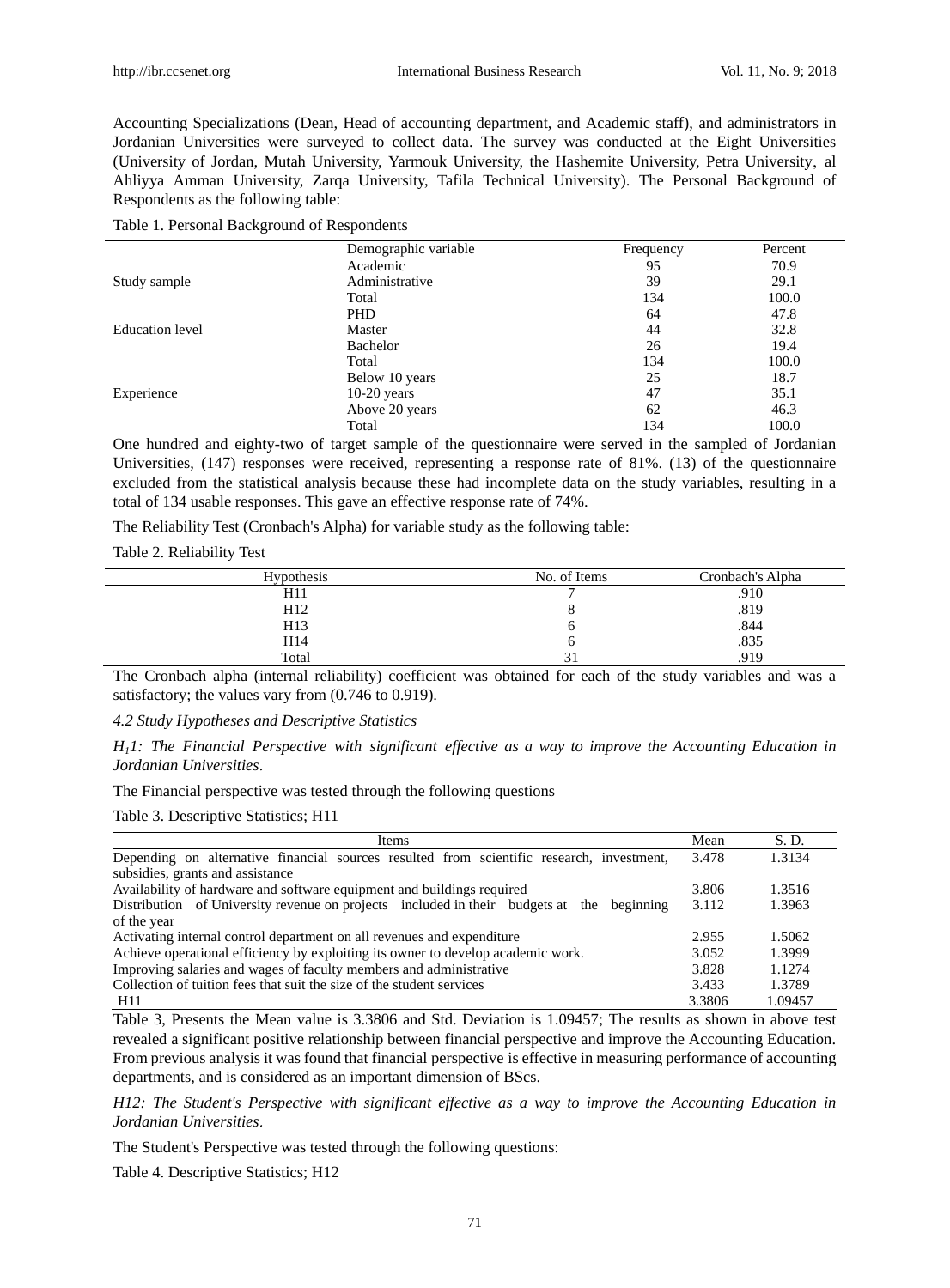| Items                                                                                                                 | Mean   | S.D.   |
|-----------------------------------------------------------------------------------------------------------------------|--------|--------|
| Providing distinguished academic services (books, magazines, classrooms, labs, and databases<br>sites).               | 3.478  | 1.1680 |
| Provide students with the intellectual skills, personal, ethical, communicate with others, and<br>working as teamwork | 3.418  | 1.2403 |
| Investigating student's opinions and accepting their complaints and observations.                                     | 3.537  | 1.5002 |
| Integrate students in cultural, social, sporting and technical activities                                             | 3.478  | 1.4803 |
| Continuous communication with students after graduation                                                               | 2.731  | 1.2754 |
| Follow up study plans and update the same, and performing academic guiding.                                           | 3.209  | 1.3155 |
| Provide students with accounting knowledge ,administrative, economic and technology during<br>university stage        | 2.843  | 1.2853 |
| Achieve University admission requirements for accounting students                                                     | 2.888  | 1.3302 |
| H <sub>12</sub>                                                                                                       | 3.1978 | .88179 |

Table 4, Presents the Mean value is 3.1978 and Std. Deviation is .88179. The results as shown in above test revealed a significant positive relationship between students perspective and improve the Accounting Education. From previous analysis it was found that student's perspective is effective in performance appraisal of accounting education in Universities and is considered as an important dimension of BScs, therefore student satisfaction must be increased for all provided services.

*H13: The Internal process Perspective with significant effective as a way to improve the Accounting Education in Jordanian Universities*.

#### The Internal process Perspective was tested through the following questions:

Table 5. Descriptive Statistics; H13

| Items                                                                                | Mean   | S.D.   |
|--------------------------------------------------------------------------------------|--------|--------|
| Development students scientific and professional<br>abilities to<br>facilitate their | 2.955  | 1.3812 |
| communication with labour market after graduation                                    |        |        |
| Updating technology means related to teaching processes                              | 3.381  | 1.2372 |
| Cooperation development of between faculty members and management to work as         |        | 1.2038 |
| one team                                                                             |        |        |
| Improving relations between accounting department and students                       | 2.925  | 1.2423 |
| Providing educational environment for students in terms of curriculum care and       |        | 1.2840 |
| providing students with the required skills.                                         |        |        |
| Selecting deans, department heads, faculty and administrative members                | 3.448  | 1.2953 |
| H13                                                                                  | 3.1915 | .95590 |

Table 5, Presents the Mean value is 3.1915 and Std. Deviation is .95590; The results as shown in above test revealed a significant positive relationship between internal process and improve the Accounting Education. From previous analysis it was found that internal process perspective is effective in performance appraisal of accounting education in Universities.

*H14: The Learning and Innovation Perspective with significant effective as a way to improve the Accounting Education in Jordanian Universities*.

The Learning and Innovation Perspective was tested through the following questions:

Table 6. Descriptive Statistics; H14

| Items                                                                                   | Mean   | S.D.    |
|-----------------------------------------------------------------------------------------|--------|---------|
| Development of academic skills, and advanced courses                                    | 3.127  | 1.4004  |
| Support academics research culture                                                      | 2.970  | 1.4763  |
| Proper attention to quality standards that deal with education.                         | 3.463  | 1.4749  |
| Developing University environment that motivated excellence and innovation              | 3.291  | 1.4859  |
| Development modern educational technical means and methods                              | 3.157  | 1.3866  |
| Continuous communication with labour markets and identifying its main needs and make it | 3.552  | 1.2050  |
| available for students before graduation.                                               |        |         |
| H14                                                                                     | 3.2600 | 1.04264 |

Table 6, Presents the Mean value is 3.2600 and Std. Deviation is 1.04264; The results as shown in above test revealed a significant positive relationship between learning and innovation perspective and improve the Accounting Education. From previous analysis it was found that learning and innovation perspective is effective in performance appraisal of accounting education in Universities.

Table 7. Descriptive Statistics; Dependent Variable

| Items                        | Mean  | S.D.  |
|------------------------------|-------|-------|
| Financial perspective        | 2.970 | .4763 |
| Students perspective         | 3.425 | .4477 |
| Internal process perspective | 3.351 | .3833 |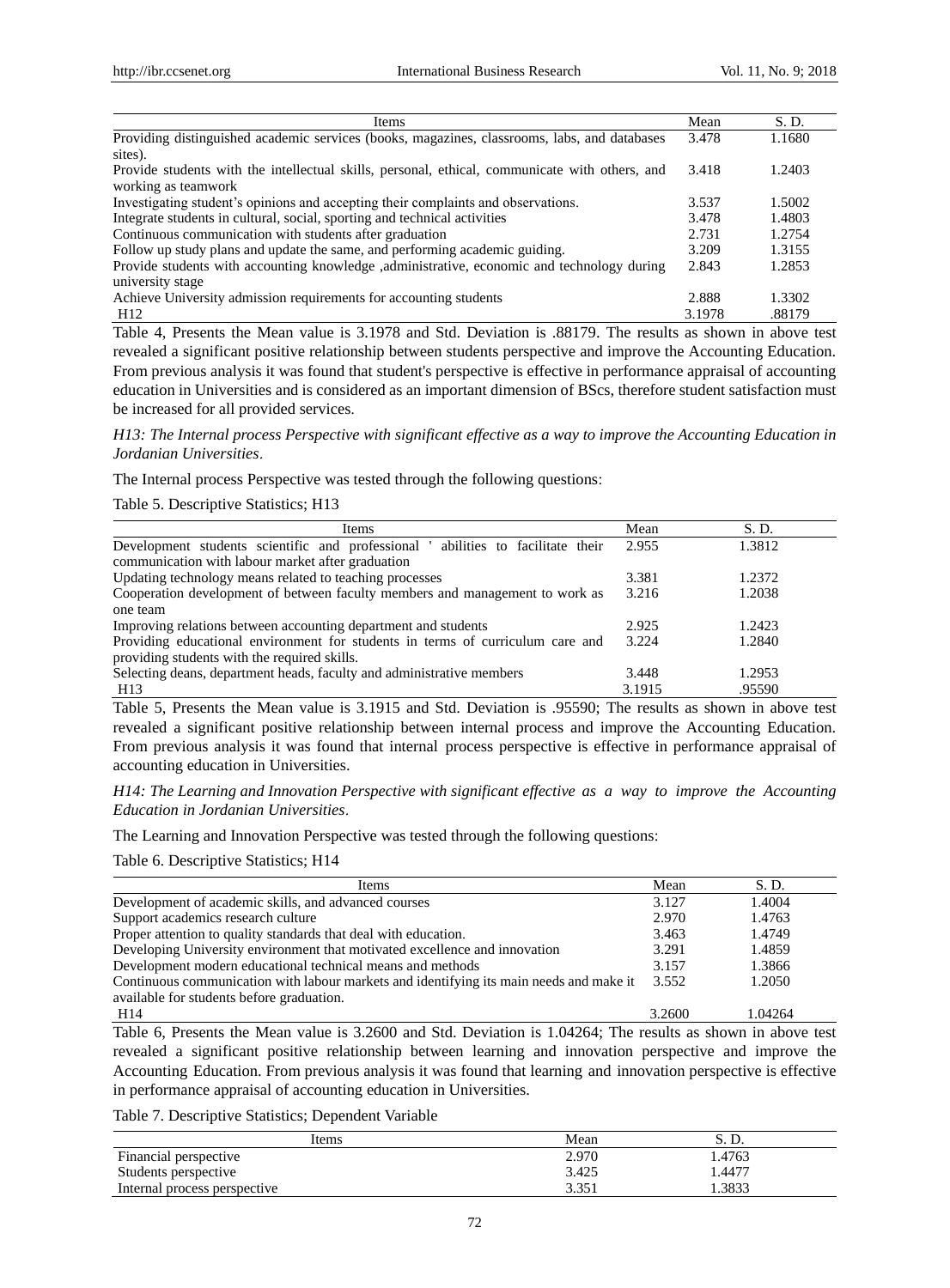| $\alpha$<br>'ation<br>nΑ<br>c                       | $\overline{a}$<br>J. I.J                  | 3866 |  |
|-----------------------------------------------------|-------------------------------------------|------|--|
| ducation<br>ountin.<br>വ<br>ormance<br>$\mathbf{u}$ | $\Delta \Delta \Gamma$<br><i>ت سایت د</i> | ∍ഴച  |  |

Table 7, Presents the Mean value is 3.2257, and Std. Deviation is 1.07294; The results as shown in above test revealed a significant positive relationship between perspectives of balanced scorecard and improve the Accounting Education.

# *4.3 Hypothesis Testing*

A SPSS approach was used to analysis of the proposed hypotheses. Data analysis was conducted using multiple regression models as a means of relating a dependent variable AE (y) to four independent variables (X1), (X2), (X3) and (X4). The form of multiple regression models is as shown in equation; The random error term is added to make the model probabilistic rather than deterministic.

$$
Y = a + \beta I XI + \beta 2 X2 + \beta 3 X3 + \beta 4 X4 \dots \dots \beta n Xn \tag{1}
$$

$$
AE = a + \beta I \ FP + \beta 2 \ SP + \beta 3 \ IPP + \beta 4 \ LIP + \varepsilon \tag{2}
$$

*where*;

**y** is the dependent variable, y represents Accounting Education (AE)

**α:** Constant (predictors) in regression equation when X= 0

#### Where:

**β0**; intercept;**β1, β2, β3**, and **β4**: represent the coefficients of regression model.

#### **X**: Independent variables, Balanced Scorecard (BScs)

**X1**: represents financial perspective, (FP)

**X2**: represents Students perspective, (SP)

- **X3**: represents internal process perspective, (IPP)
- **X4**: represents learning's and innovation perspective. (LIP)

**ε**: random error

The Balanced Scorecard (BScs) and its effect on performance of Accounting Education in Jordanian Universities, can be examined by performing the following multiple regression model

$$
AE(y) = 1.870 + .578 \; XI + .395 \; X2 + .335 \; X3 + .993 \; X4 + \varepsilon \ldots \tag{3}
$$

Main hypothesis; *H1: Balanced Scorecard with significant effective importance as a way to improve the Accounting Education in Jordanian Universities*.

The results to test study hypothesis by using multiple regression analysis as the following tables (8) and (8) a.

Table 8. R Square and ANOVA test

| <b>Adjusted R Square</b><br>Std. Error of the Estimate<br>R Square<br>.348<br>.590<br>.343<br>.86952 |  |
|------------------------------------------------------------------------------------------------------|--|
|                                                                                                      |  |
|                                                                                                      |  |
| <b>ANOVA</b>                                                                                         |  |
|                                                                                                      |  |
| Sig.<br>.000<br>17.213                                                                               |  |

Table 8, Presents the R Square and ANOVA test. The results as shown in above test revealed a significant positive relationship between Balanced Scorecard (BScs) and improve the Accounting Education. To test the main hypothesis by using Multiple Regression analysis, Value R equal .590, and value F equal 17.213, is significant at ( $\alpha \le 0.05$ ) level. This means, accept alternative hypothesis (H1).

The results of Beta and T test as the following table for all independents variables:

Table 9. Beta and T test results

| <b>Hypothesis</b> | Path                  |       |       | Decision  |
|-------------------|-----------------------|-------|-------|-----------|
| H11               | Financial perspective | 0.584 | 8.397 | Supported |
|                   | Accounting education  |       |       |           |
| H12               | Customer perspective  | 0.324 | 3.938 | Supported |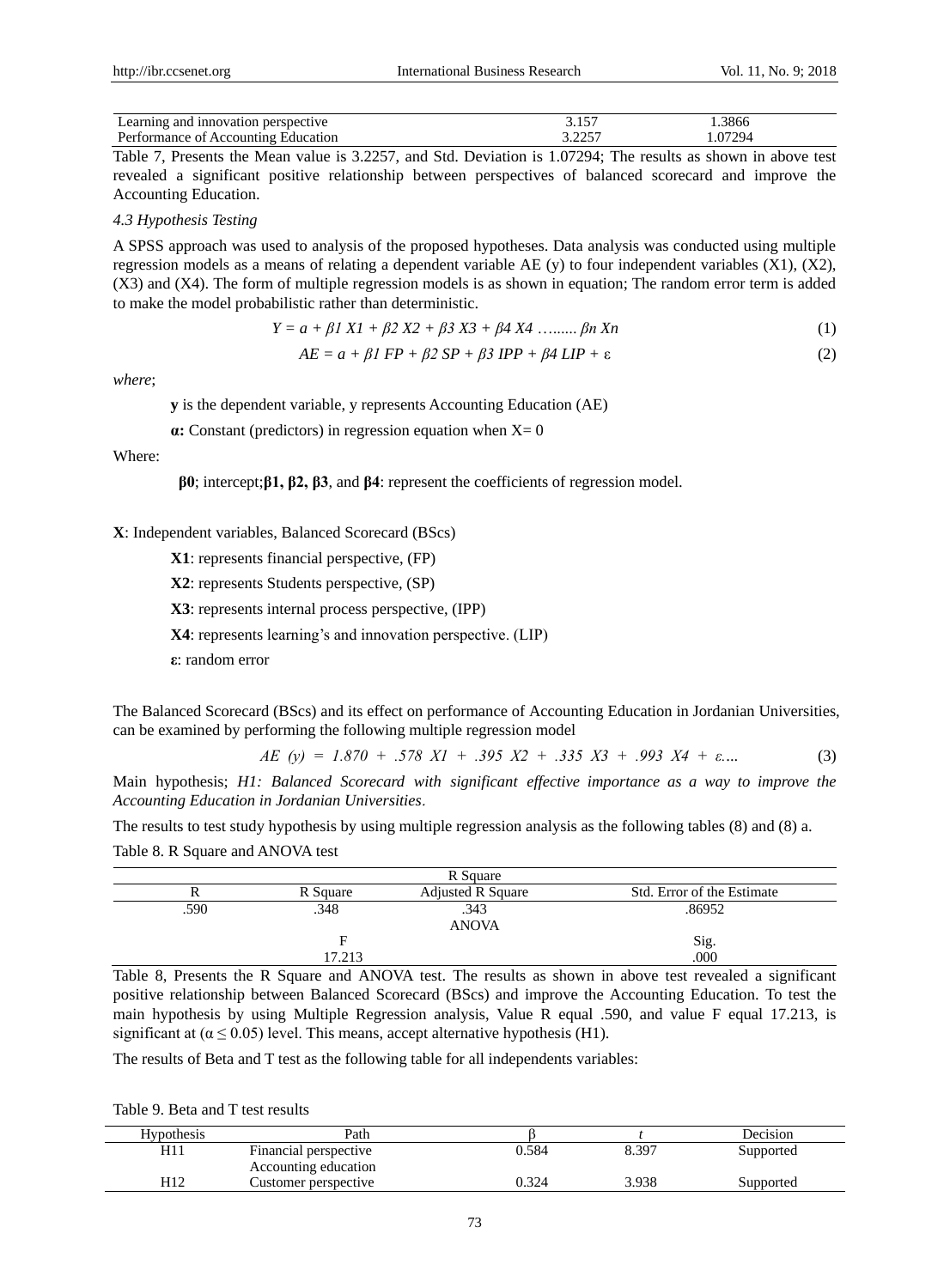|                 | Accounting education    |       |        |           |
|-----------------|-------------------------|-------|--------|-----------|
| H <sub>13</sub> | Internal process        | 0.298 | 3.592  | Supported |
|                 | Accounting education    |       |        |           |
| H <sub>14</sub> | Learning and innovation | 0.965 | 42.350 | Supported |
|                 | Accounting education    |       |        |           |

*Note.* \*\* Sig. < 0.05

Table 9, shows the results of the regression analysis for study hypotheses; The results indicate positive relationship between balanced scorecard and improve the accounting education. To test first hypothesis H11,  $(\beta$ = 0.584, *t=* 8.397, *Sig.* < 0.05) indicate a positive relationship between Financial perspective and improve the Accounting education supporting H11. Test of H12, The results of multiple regression indicate that the overall model is statistically significant between the student's perspective and improve the accounting education, where  $(\beta = 0.324, t = 3.938, Sig. < 0.05)$  supporting H12. Likewise, the results between the internal process perspective and improve the accounting education, where  $(\beta = 0.298, t = 3.592, Sig. < 0.05)$  this means accepting H13. To test H14, The results is statistically significant between the learning's, innovation perspective and improve the accounting education, where results ( $\beta$  = 0.381,  $t$  = 4.351, *Sig.* < 0.05) supporting H14.

#### **5. Conclusion**

The study aimed activating (BScs) importance as a way to improve the Accounting Education in Jordanian Universities. The study population consisted of Academic staff at accounting departments and managers of units in Jordanian Universities. To the best of researcher knowledge, the study is the first at the level of accounting departments in Jordanian Universities. The practical implications; This study may assist Jordanian Universities to better understand the importance of BScs to improve performance of accounting departments, which in turn lead to higher levels of improvement in education performance. And future benefits from use of balanced scorecard.

The study concluded that there is a statistically significant positive relationship between implementation of BScs and improve performance of accounting education. This was confirmed by the following studies; Nofel & potora (2017); Pietrzak, et al, (2015), Al-Hosaini & Sofian (2015); Deshpande (2015); Fooladvanda et al, (2015); Özpeynirci et al, (2015); Binden et al, (2014); Al-Zwyalif (2012); Sordo et al, (2012); Zangoueinezhad & Moshabaki (2011); where a asserted that financial indicators, students, internal processes, learning's and innovation contribute in performance success of accounting education, in terms of alternative sources of funding existence, providing buildings as classrooms, offices and modern technological equipment, increase salaries and wages to academic staff, activating internal controls of all revenues and expenditures related to University budgets, and achievement of principle of operational efficiency, to have importance in improving accounting education performance.

It also emphasized to pay attention to students, and on providing academic services such as books, magazines, classrooms, labs, database sites, and provide students with intellectual skills, personal, ethical, communication with others, and teamwork, also surveying students, accepts complaints and their comments, involving students in cultural, social activities, sports and art, continuous communication with students after graduation, meeting admission requirements for accounting students, providing students with knowledge of accounting, managerial administrative, economic and technological, and also the skills during University stage. The development the University environment that motivated excellence and innovation. The study also concluded that selection of skilled deans, department heads, staff and managerial, and supporting scientific research culture for academics, and paying attention to quality standards that deal with education that have an important role in the success of accounting education.

The paper presented a set of recommendations including; Developing strategic plans and visions that illustrate steps accounting departments at Universities aspire. Coordination and cooperation between different departments represented by University presidency, Business school Dean, head of accounting departments, academic staff, and manager of units to implement BScs. Expanding admission processes for qualified students. Providing students with the intellectual skills, personal, ethical, and communicate with others and teamwork. Using all financial resources in a way that achieve University and student interest. Performance awareness meetings for students and taking their views and solve problems facing them and involved in extracurricular activities.

Also Supporting scientific research and educational books for teaching staff, mandating accounting department's academics to advanced courses that are linked with University Performance. Developing research culture among academic staff and provide updated databases, support their participation in world conferences, and issuing referee scientific journals. Keeping contact with the labour markets to meet student's needs. To develop and updating curriculums updating and applying international accounting education standards. Holding annual introducing conferences and forums for deans and accounting departments, and developing obligatory introducing mechanism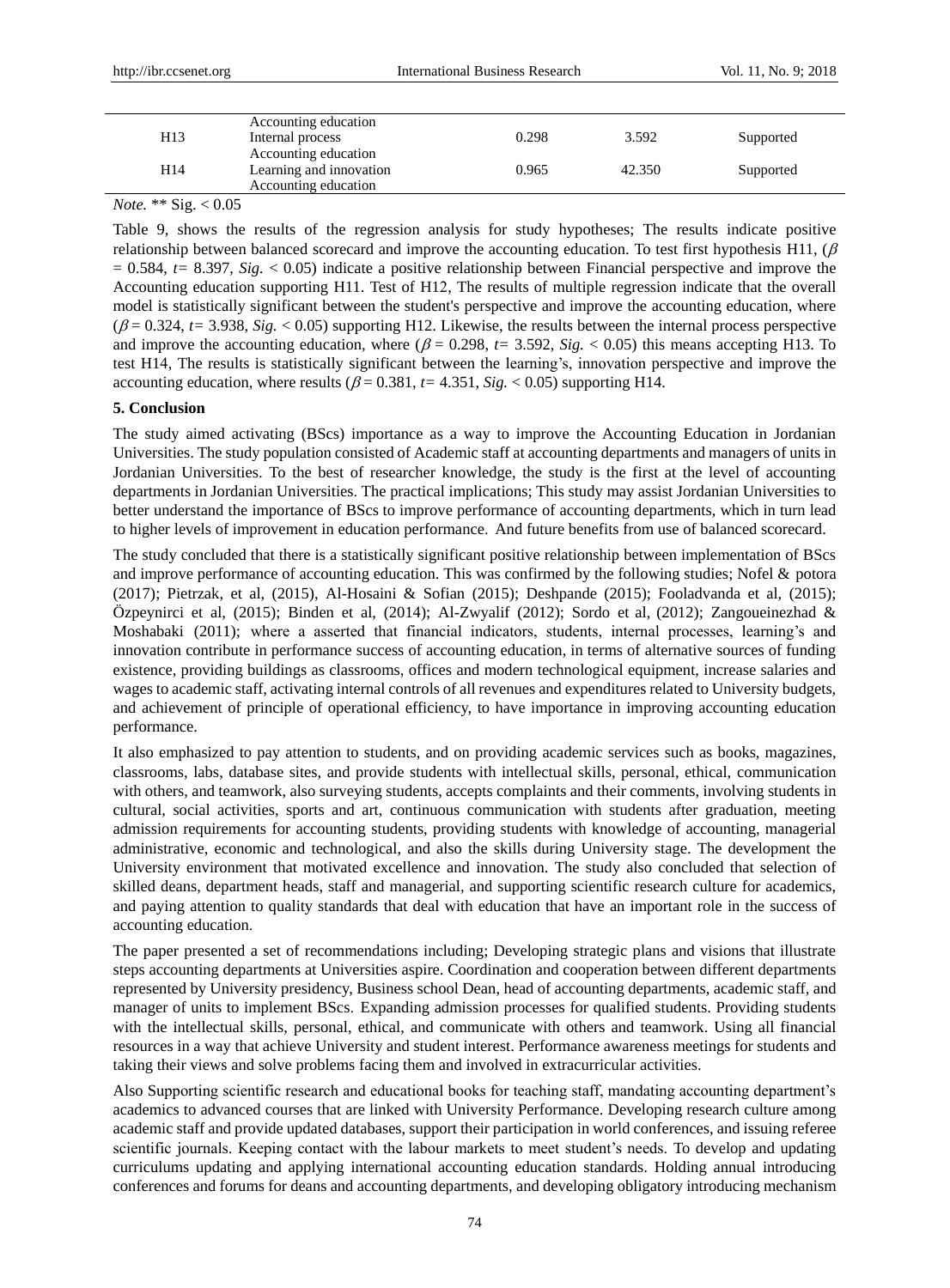for international accounting education standards for the purpose of reaching targets the Universities wish to achieve. Seeking for providing other funding sources derived from scientific research. International marketing of accounting departments in coordination with Universities, cultural exchange agreements, and try to attract students from around the world.

#### **References**

- Abdel-Mohsen, T. (2006). Modern trends in the evaluation and management excellence: Six Sigma and Balanced measurement card, Dar Arab Thought, Cairo.
- Ahmed, M., & Solayman, M. (2015). Maximizing Strategic Performance Results: Adopting Balanced Scorecards and BI Tools. *International Journal of Computer Applications, 117*(10).<http://research.ijcaonline.org/>
- Alfrijat, Y. & Shbeilat, M. (2016). Jordanian Universities and Their Role in the Trend towards the Development of Technical Competence for Accounting Learning Outcomes in Line with IES #2.*Accounting and Finance Research.* 5( 2). doi:10.5430/afr.v5n2p20.
- Al-Hosaini, F., & Sofian, S. (2015). A Review of Balanced Scorecard Framework in Higher Education Institution (HEIs). *International Review of Management and Marketing, 5*(1), 26-35. www.econjournals.com
- AlMotairy, O., & Stainbank, L. (2014). Compliance with International Education Standards in Saudi Arabia: Policy and Educational Implications. *Journal of Business Studies Quarterly, 5*(4).
- Al-Zwyalif, I. (2012). The Possibility of Implementing Balanced Scorecard in Jordanian Private Universities. *International Business Research, 5*(11). https://doi.org/10.5539/ibr.v5n11p113
- Beard, D. F. (2009). Successful applications of the balanced scorecard in higher education. *Journal of Education for Business, 84*(5), 275-282. https://doi.org/10.3200/JOEB.84.5.275-282
- Behn, R. (2003). Why Measure Performance? Different Purposes Require Different Measures. *Public Administration Review, 63*(5), 88-110. https://doi.org/10.1111/1540-6210.00322
- Binden, W., Mziu, H., & Suhaimi, M. (2014). Employing the Balanced Scorecard (BSC) to Measure Performance in Higher Education – Malaysia. *International Journal of Information and Communication Technology Research, 4*(1)[. http://www.esjournals.org/.](http://www.esjournals.org/) January 2014
- Blasch, S. (2012), The applicability of the Balanced Scorecard as a tool to evaluate the strategy in the Algerian economic enterprise - case study of some institutions, Unpublished Master Thesis, Ferhat Abbas University, Sétif, Algeria. Available on: http://www.univ-setif.dz
- Bose S., & Thomas, K. (2007). Applying the balanced scorecard for better performance of intellectual capital. *Journal of Intellectual Capital, 8*(4), 659. https://doi.org/10.1108/14691930710830819
- Chena, F. H., Hsua, T. S., & Tzeng G. H. (2011). A balanced scorecard approach to establish a performance evaluation and relationship model for hot spring hotels based on a hybrid MCDM model combining DEMATEL and ANP. *International Journal of Hospitality Management, 4*(4). https://doi.org/10.1016/j.ijhm.2011.02.001
- CHIŢ, A., & OPRIŞ, M., E. (2014). Importance of financial perspective indicators in Balanced Scorecard in a leasing company. *Theoretical and Applied Economics, 18*(59), 59-68[. http://store.ectap.ro/](http://store.ectap.ro/)
- Cokins, G. (2004), Performance Management: Finding the Missing Pieces, John Wiley & Sons, INC, New Jersey.
- Deshpande, B. (2015). Application of Balanced Score Card in Higher Education with special emphasis in a Business School. *International Conference on Technology and Business Management. March 23-25,* 2015. <http://www.ictbm.org/>
- Drtina, R., James P. G., & Ilan, A. (2007). Using the Balanced Scorecard for Value Congruence in an MBA Educational Setting. *Sam Advanced Management Journal, 72*(1), 4-13.
- Elgeuoshy, O. A., & Abdrabou, M. (2015). STRATEGIC PLANNING IN EGYPTIAN HIGHER EDUCATION FROM TOWS TO BALANCED SCORECARD: THE CASE OF ITLI. *Journal of Psychology and Social Studies, IX*(5)-2015. https://www.researchgate.net
- ElQuliti, S., Alidrisi, H., & AlYamani, A. (2013). A Hybrid Model for Performance Evaluation and Improvement Using Balanced Scorecards and Analytic Hierarchy Process: The case of Saudi Electricity Company. *Journal of Innovative Engineering, 1*(1)[. http://www.ijiert.org/](http://www.ijiert.org/)
- ESTHER, A. (2013). STRATEGIC DECISION MAKING, BALANCED SCORECARD PROFITABILITY: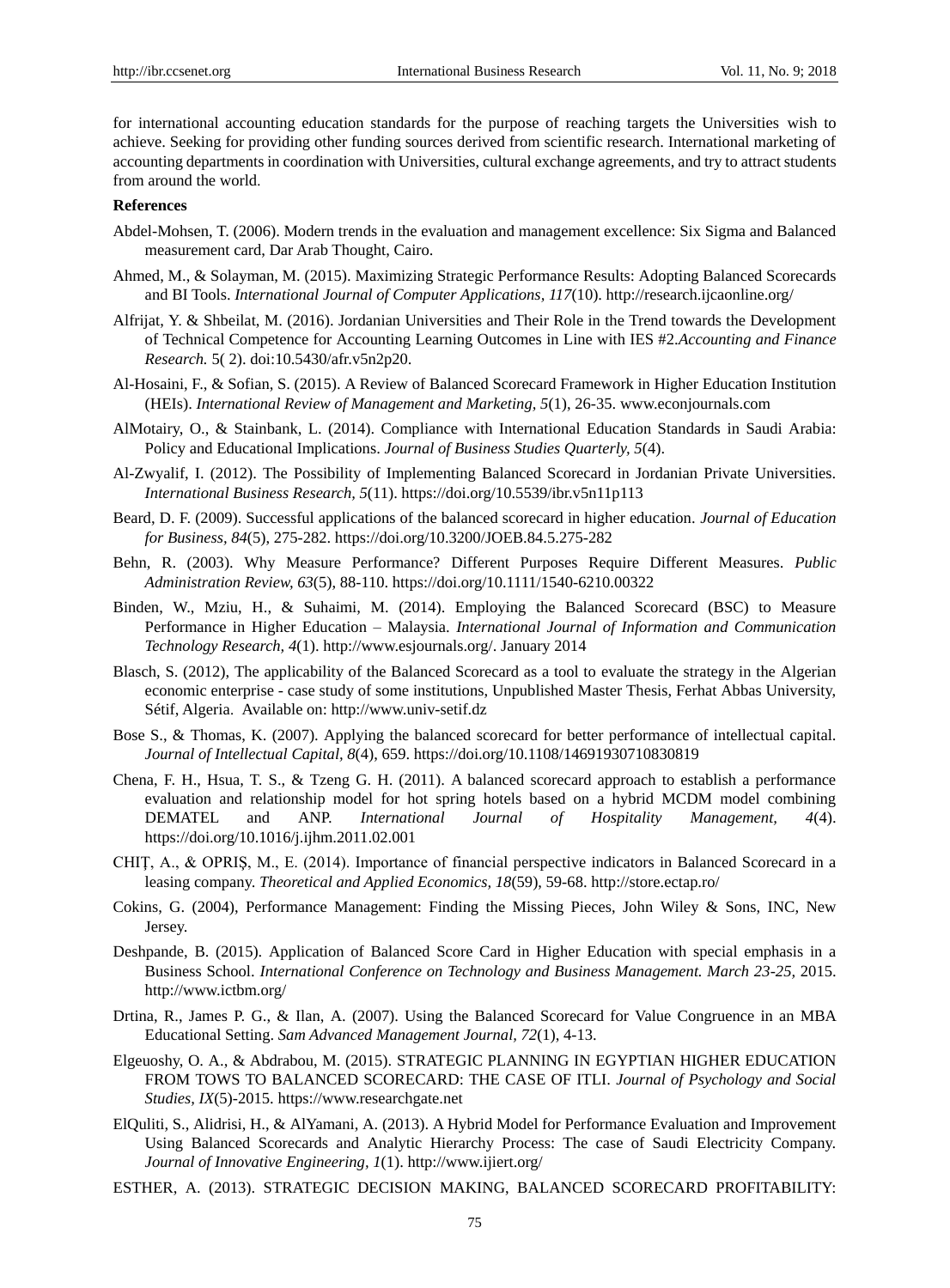ISSUES and CHALLENGES. *International Journal of Accounting Research, 1*(1). <http://www.omicsonline.com/>

- FAROOQ, A., & HUSSAIN, Z. (2011). BALANCED SCORECARD PERSPECTIVE ON CHANGE AND PERFORMANCE: A STUDY OF SELECTED INDIAN COMPANIES. *Journal of Global Strategic Management, 5*(2), 2011-December isma.info. 37-48.
- Fooladvanda, M., Yarmohammadianb, M., & Shahtalebic, S. (2015). The Application Strategic Planning and Balance Scorecard Modelling in Enhance of Higher Education. Published by Elsevier Ltd. Procedia - *Social and Behavioral Sciences, 186*(2015). 950-954. 5th World Conference on Learning, Teaching and Educational Leadership, WCLTA 2014.<http://www.khuisf.ac.ir/>
- Gekonge, C. O. (2005). What a System! *The Professional Journal of KASNEB, 4.*
- Giannopoulos, G., Holt, A., Khansalar, E., & Cleanthous, S., (2013). The Use of the Balanced Scorecard in Small Companies. *International Journal of Business and Management, 8*(14), 1-22. https://doi.org/10.5539/ijbm.v8n14p1
- Halachmi, A. (2005). Introduction: Performance Measurement is only way of Managing Performance. *Journal of productivity and performance Management, 54*(7). https://doi.org/10.1108/17410400510622197
- Hallman, P. (2005), The role of causality in the balanced scorecard framework, Master's thesis, Department of Industrial Economics and Management, Royal Institute of Technology, Stockholm.
- Herath, H., Bremser, W., & Birnberg, J. (2010). Joint selection of balanced scorecard targets and weights in a collaborative setting. *Journal of Accounting and Public Policy, 29*(1). https://doi.org/10.1016/j.jaccpubpol.2009.10.002
- Horngren, C. T., Sundem, G. L., & Stratto, W. O. (2005). Introduction To Management Accounting, 13th. ed., Upper Saddle River: New Jersey, Prentice Hall.
- [Ismail,](http://www.inderscienceonline.com/author/Ismail%2C+Tariq+H) T., & [Al-Thaoiehie](http://www.inderscienceonline.com/author/Al-Thaoiehie%2C+Mansour) M. (2015). A Balanced Scorecard Model for Performance Excellence in Saudi Arabia's Higher Education Sector. *International Journal of Accounting, Auditing and performance Evaluation, 11*(3-4), 255-280. https://doi.org/10.1504/IJAAPE.2015.071574
- Jiang, D. L. (2014). Research on Application of Balanced Scorecard in the Government Performance Appraisal. *Open Journal of Social Sciences, 2,* 91-96. Published Online September 2014 in SciRes. https://doi.org/10.4236/jss.2014.29016
- Kairu, E., Wafula, M., Okaka, O., Odera, O., & Akerele, E. (2013). Effects of balanced scorecard on performance of firms in the service sector. *European journal of business and management, 5*(9), 81-89.
- Kald, M., & Nilsson, F. (2000). Performance measurement at Nordic Companies. *European Management Journal, 18*(1), 113-127. https://doi.org/10.1016/S0263-2373(99)00074-2
- Kaplan, R., & Norton D. (2001). Transforming the Balanced Scorecard from Performance Measurement to strategic Management: Part2. *Accounting Horizon, 15*(2).
- Kaplan, R., & Norton D. (2004). Measuring the Strategic Readiness of Intangible Assets. *Harvard Business Review, 1*(2), 113- 131.
- Kaplan, R., & Norton, D. (1992). The Balanced Scorecard Measure That Drive Performance. *Harvard Business Review, January-February, 70*(1), 71-79.
- Kaplan, R., & Norton, D. (1996). Using the balanced scorecard as strategic management system. Harvard business review, Jan –Feb, 1996.
- Kettunen, J., & Kantola, I. (2005). Management information system based on the Balanced Scorecard. *Campus-Wide Information Systems, 22*(5). 263-274. https://doi.org/10.1108/10650740510632181
- khatoon, S., & Faroog, A. (2014). Balanced Scorecard to Measure Organizational Performance: A Case Based Study. *The International Journal Of Business & Management, 2*(9), 106-113. [www.theijbm.com](http://www.theijbm.com/)
- Lawrence, S., & Sharma, U. (2002). Commodification of Education and Academic Labour Using the Balanced Scorecard in a University Setting. *Critical Perspective on Accounting, 13,* 661-677. https://doi.org/10.1006/cpac.2002.0562
- Lawson, R., Stration, W., & Hatch, T. (2006). Score carding goes global. *Strategic Finance, 87*(9), 34-44.
- Malgwi, A., & Dahiru, H. (2014). Balanced Scorecard financial measurement of organizational performance: A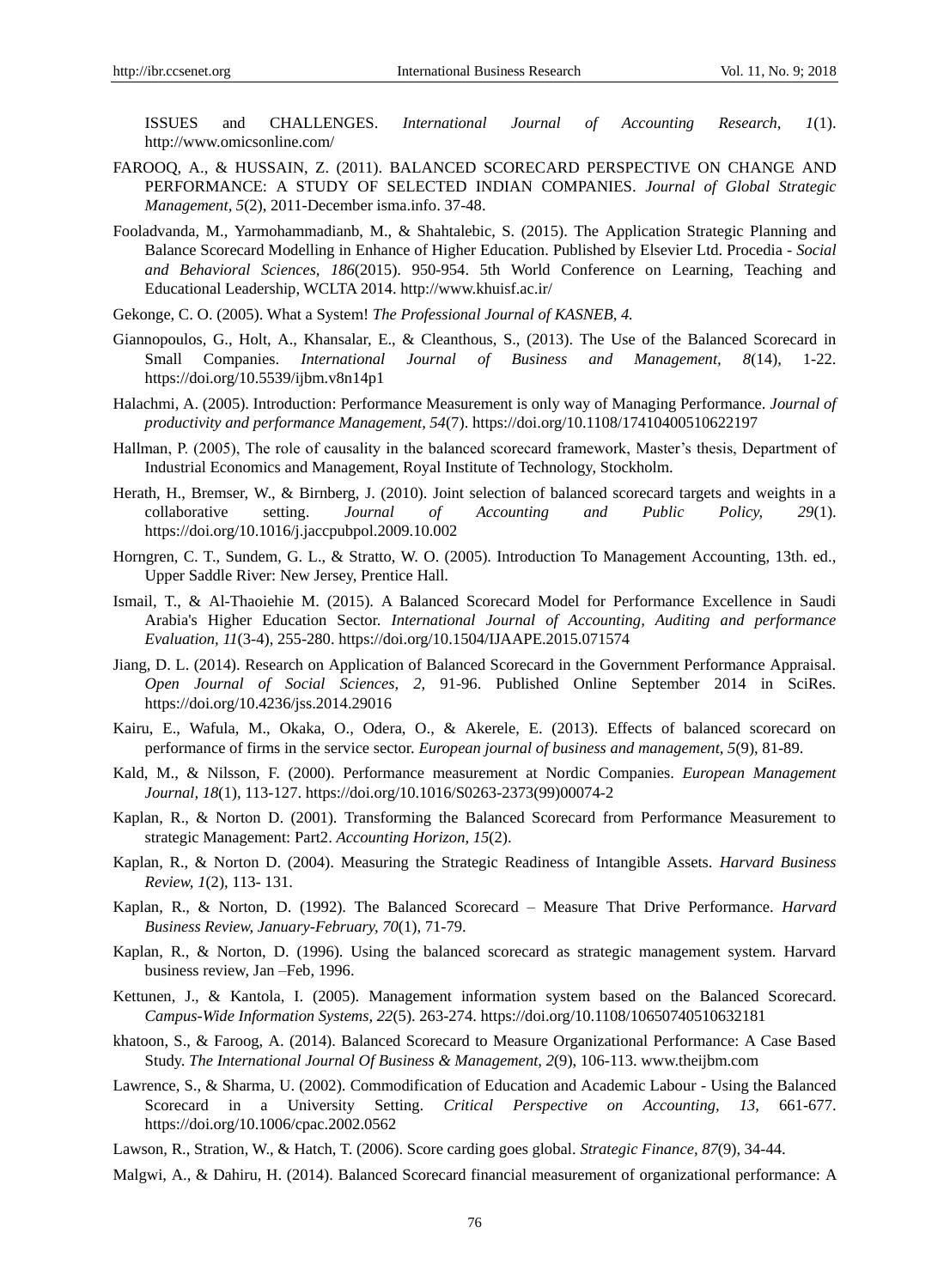review. *IOSR Journal of Economics and Finance (IOSR-JEF), 4*(6), 01-10. https://doi.org/10.9790/5933-0460110

- Malmi, T. (2001). Balanced scorecards in Finnish companies: a research note". *Management Accounting Research, 12*(2), 207-220. https://doi.org/10.1006/mare.2000.0154
- Martello, M., Watson, J., & Fischer, M. (2008). Implementing A Balanced Scorecard In A Not-For-Profit Organization. *Journal of Business & Economics Research, 6*(9), September 2008.
- Niven, P. R. (2003). Balanced scorecard: Step-by-step for government and nonprofit agencies. John Wiley and Sons, New Jersey.
- Nofel, S., & Potora, F. (2017). The Level of University Performance Using Advanced Balanced Score Card: an Empirical Study of Tebessa University – ALGERIA. *Arab Journal for Quality Assurance in higher education, 10*(27). https://doi.org/10.20428/AJQAHE.10.1.6
- Northcott, D., & Taulapapa, T. M. (2012). Using the balanced scorecard to manage performance in public sector organizations: Issues and challenges. *International Journal of Public Sector Management, 25*(3), 166-191. https://doi.org/10.1108/09513551211224234
- Özpeynirci, R., Yücenurşen, M., Apak, İ., & Pola, Y. (2015). A comparative analysis of accounting education's effectiveness with the balanced scorecard method: A case study of KMU. *Procedia - Social and Behavioral Sciences, 174,* 1849-1858. https://doi.org/10.1016/j.sbspro.2015.01.847
- Pietrzak, M., Paliszkiewicz, J., & Klepacki, B. (2015). The application of the balanced scorecard (BSC) in the higher education setting of a Polish university. *Journal of Applied Knowledge Management, 3*(1). <http://www.iiakm.org/>
- Pingle, S., & Natashaa, K. (2001). Performance Management in Institutes of Higher Education Through Balanced Scorecard: A Conceptual Study. *GFJMR, 2.*
- Pursglove, J., & Simpson, M. (2000), A Balanced Scorecard for University Research. 2<sup>nd</sup>. International Conference on Performance Measurement, 467-47). Cambridge.
- Ray, S. (2012). Balanced Vision from Balanced Scorecard for Corporate Strategic Management. *Journal of Expert Systems, 1*(1).
- Ridwan, R., Harun, H., An., Y., & Fahmid, I., M. (2012). The Impact of the Balanced Scorecard on Corporate Performance: The Case of an Australian Public Sector Enterprise. *International Business Research; 6*(10). https://doi.org/10.5539/ibr.v6n10p103
- Rigby, D. (2001). Management tools and techniques: a survey. *California Management Review, 43*(2), 139-160. https://doi.org/10.2307/41166079
- Rompho, N. (2008). Building the Balances Scorecard for the University Case Study: The University in Thailand. *Journal in Professional Accountancy, 4*(9), 55-67.
- Sahiti, A., Ahmeti, S., Sahiti, A., & Aliu, M. (2016). The Impact of Balanced Scorecard on Improving the Performance and Profitability of the Implementing Companies. *Mediterranean Journal of Social Sciences. 7*(4). https://doi.org/10.5901/mjss.2016.v7n4p60
- Salehia, M., & Behzad, G. B. (2011). A Study of Using Financial And Non-Financial Criteria In Evaluating Performance: Some Evidence Of Iran. *Serbian Journal of Management, 6*(1), 97-108. https://doi.org/10.5937/sjm1101097S
- Sarea, A., & Alrawahi, F. (2014). Bridging the Gap between the Perceptions of Accounting Students and Accounting Practitioners: Evidence from Ahlia University of Bahrain. *Jordan Journal of Business Administration, 10*(4). https://doi.org/10.12816/0025746
- Sayed, N. (2013). Ratify, reject or revise: balanced scorecard and Universities. *International Journal of Educational Management, 27*(3), 203-220. https://doi.org/10.1108/09513541311306440
- Self, J. (2004). Metrics & management: applying the results of the balanced scorecard. *Performance Measurement and Metrics, 5*(3), 101-105. https://doi.org/10.1108/14678040410570111
- Sordo, C., Orelli. R. L., Padovani, E., Silvia & Gardini, S. (2012). Assessing global performance in universities: an application of balanced scorecard. *Procedia - Social and Behavioral Sciences, WCES 2012, 46,*  4793-4797. Open access under CC BY-NC-ND license.
- Stewart, A. C., & Carpenter-Hubin, J. (2000). The Balanced Scorecard Beyond Reports and Rankings. *Planning*